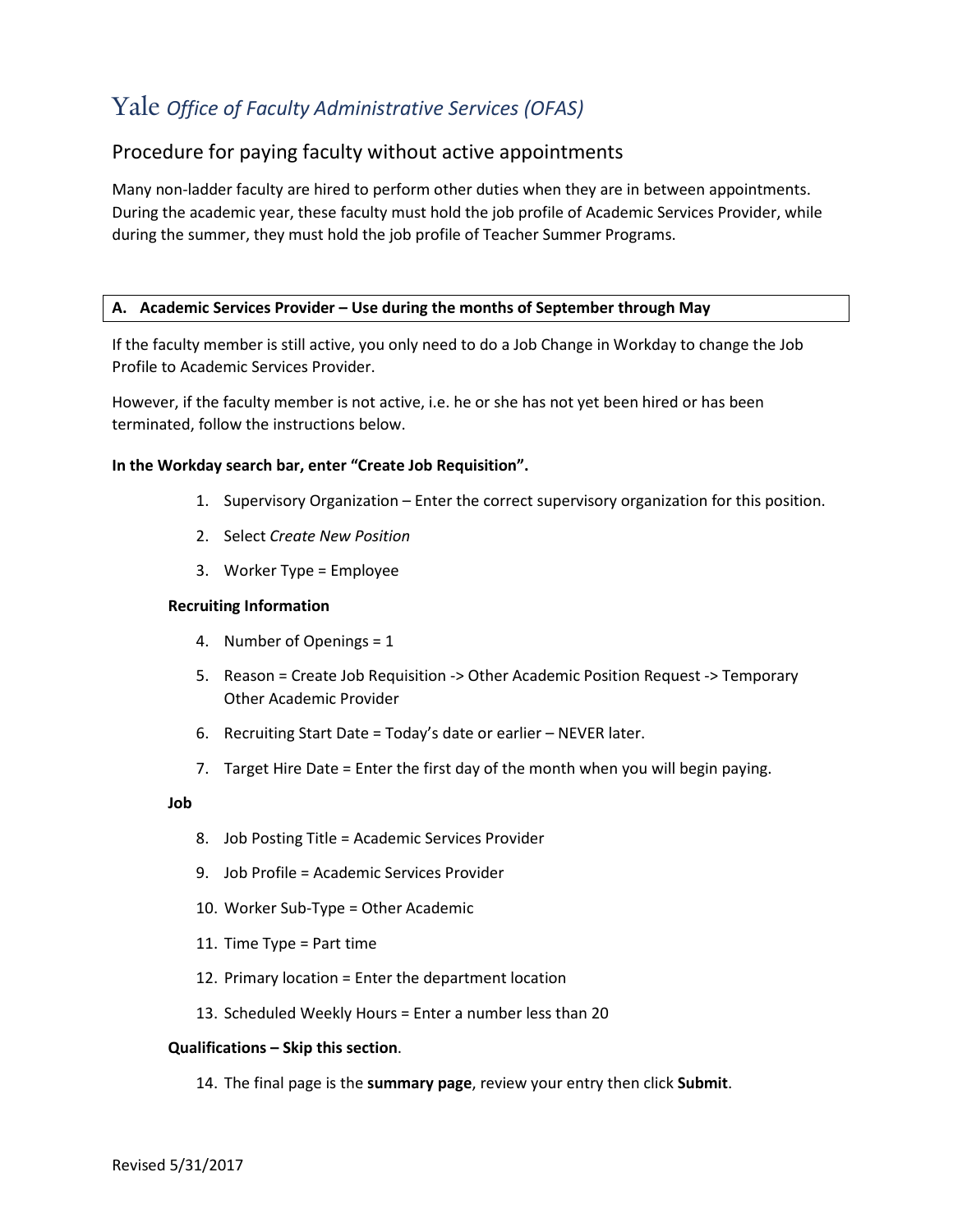Use the Hire Employee business process to hire the faculty member into this position.

#### **Paying Academic Services Providers**

Prepare the *[Charging Instructions for Faculty Compensation](http://facultyadmin.yale.edu/charging-instructions-faculty-compensation)* form and submit it along with supporting documentation to [faculty.admin@yale.edu.](mailto:faculty.admin@yale.edu)

Enter the payment into Workday as Extra Compensation using the Request One-Time Payment business process.

#### **B. Teacher Summer Programs – Use during the months of June through August**

If the faculty member is still active, you need to add a Teacher Summer Programs job following the instructions online at [http://facultyadmin.yale.edu/summer-compensation-instructions.](http://facultyadmin.yale.edu/summer-compensation-instructions)

However, if the faculty member is not active, i.e. he or she has not yet been hired or has been terminated, follow the instructions below.

### **In the Workday search bar, enter "Create Job Requisition".**

- 1. Supervisory Organization Enter the correct supervisory organization for this position.
- 2. Select *Create New Position*
- 3. Worker Type = Employee

#### **Recruiting Information**

- 4. Number of Openings = 1
- 5. Reason = Create Job Requisition -> Other Academic Position Request -> New Summer Teacher
- 6. Recruiting Start Date = Today's date or earlier NEVER later.
- 7. Target Hire Date = Enter the first day of the month when you will begin paying.

#### **Job**

- 8. Job Posting Title = Teacher Summer Programs
- 9. Job Profile = Teacher Summer Programs
- 10. Worker Sub-Type = Other Academic
- 11. Time Type = Part time
- 12. Primary location = Enter the department location
- 13. Scheduled Weekly Hours = Enter a number less than 20

#### **Qualifications – Skip this section**.